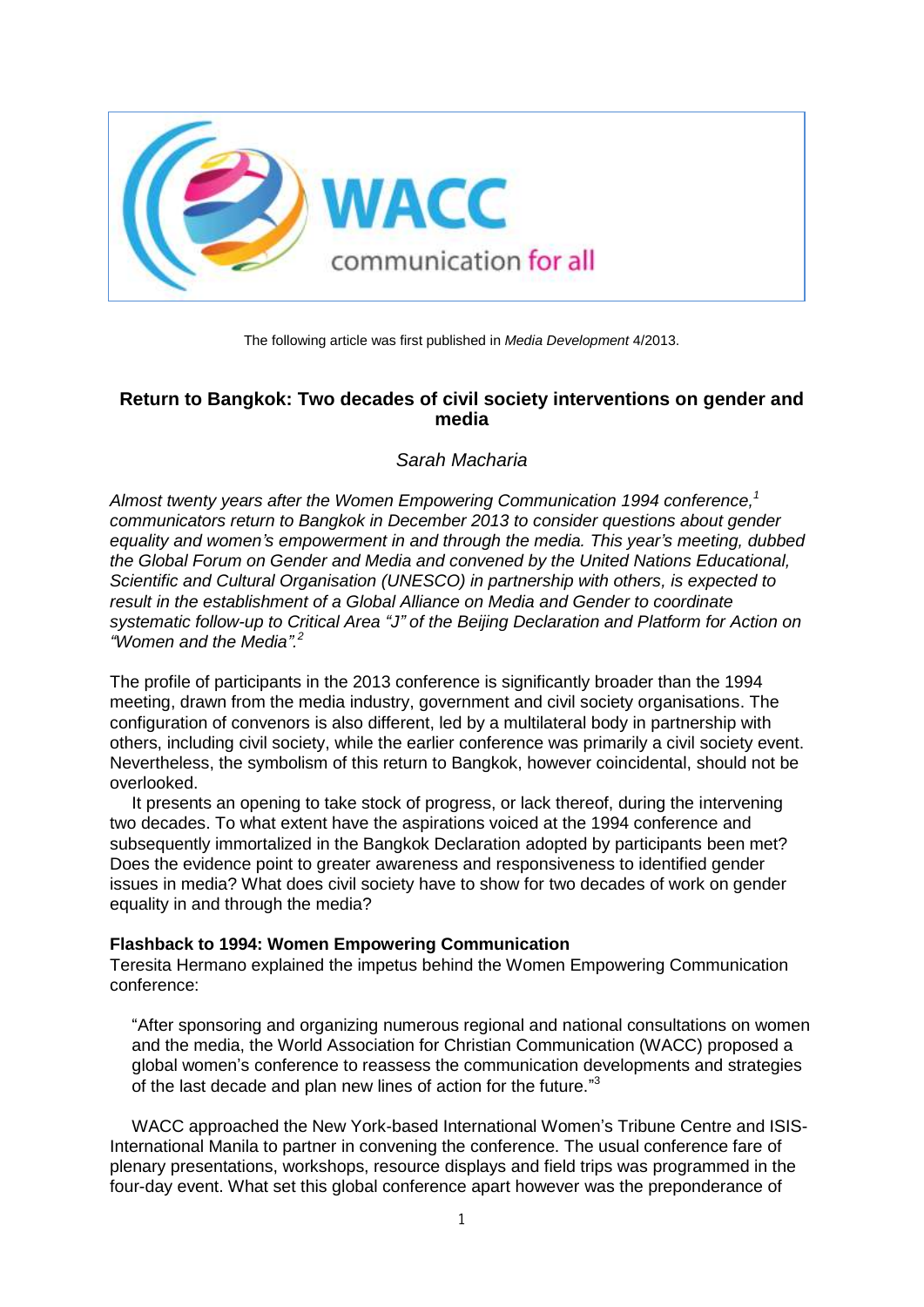women as participants and the markedly different atmosphere in contrast to other global conferences at that historic moment. Keynote speaker Kamla Bhasin summed up the conference as "a much needed stopover" for women like her who often worked in isolation.<sup>4</sup>

Out of the conference emerged a remarkable document, the Bangkok Declaration, a statement of resolutions by 40 working groups that immortalized participants' aspirations. The Declaration affirmed the need to:

"Promote forms of communication that not only challenge the patriarchal nature of media but strive to decentralise and democratise them: to create media that encourage dialogue and debate; media that advance women and peoples' creativity; media that reaffirm women's wisdom and knowledge, and that make people into subjects rather than objects or targets of communication. Media which are responsive to people's needs".<sup>5</sup>

At the same time the Declaration recognized an imperative to hold mainstream media accountable to women. It exhorted the conference convenors to "organize one day at the start of 1995 for the monitoring of all media and use data as the basis for an analysis of where women are." Thus, the idea of the Global Media Monitoring Project was mooted.

#### **The Global Media Monitoring Project**

The Global Media Monitoring Project (GMMP) is designed to provide a one-day snapshot of women's presence and participation in the news, gender bias, stereotyping and other gender-in-media indicators. The snapshot is taken every five years since 1995 through media monitoring research carried out by teams of volunteers in several countries worldwide on the same day. The GMMP is a multi-faceted initiative whose process is just as important as the media monitoring findings and the follow-up actions.

The process seeks to build skills in critical media literacy of the broad base of volunteers, increasing knowledge on how to apply a gender lens to read, understand and analyze media content. The monitoring findings offer the tangible evidence necessary to demonstrate gender gaps in media output and suggest directions for redress. Follow-up actions present a platform for fostering active citizenship, building productive media-audience relations and shaping a more inclusive public sphere.

The GMMP media monitoring findings are comprehensively documented in the report *Who makes the news? The global media monitoring project*. However, I evoke here a few illustrative results. The 4th GMMP monitoring research revealed that while the rate of increase in women's presence in the news has remained constant since 2005 (at 3 percentage points every five years), gross gender imbalances remain. Women comprise only 24% of persons seen, heard or mentioned in the news, in contrast to the real world in which at least 50% of the population is female.

The research evidenced a welcome increase in news media content that challenges gender stereotypes: from only 3% of stories in 2005 to 6% in 2010. A pilot monitoring of internet news websites found that gender biases became even more acute as content moved from traditional mediums onto digital platforms; this was true for all indicators monitored, from women's presence in the news, to gender portrayal in audiovisual multimedia accompanying stories and to gender stereotyping.

That differently located stakeholders participate in the GMMP monitoring is an asset that becomes clear in the follow-up actions. Stakeholders located in the academy make invaluable contributions to furthering the analysis in a way that is not technically feasible at the global one-day snapshot level. In France for instance, in-depth qualitative analysis of news articles monitored in the 4th GMMP concluded that media manufacture, rather than reflect reality.<sup>8</sup>

Marlène Coulomb-Gully asserts that, "the feminists were not wrong when in the sixties they put a finger on the media, denouncing media conservatism and pointing to media's responsibility in maintaining women in traditional roles assuring the continuation of masculine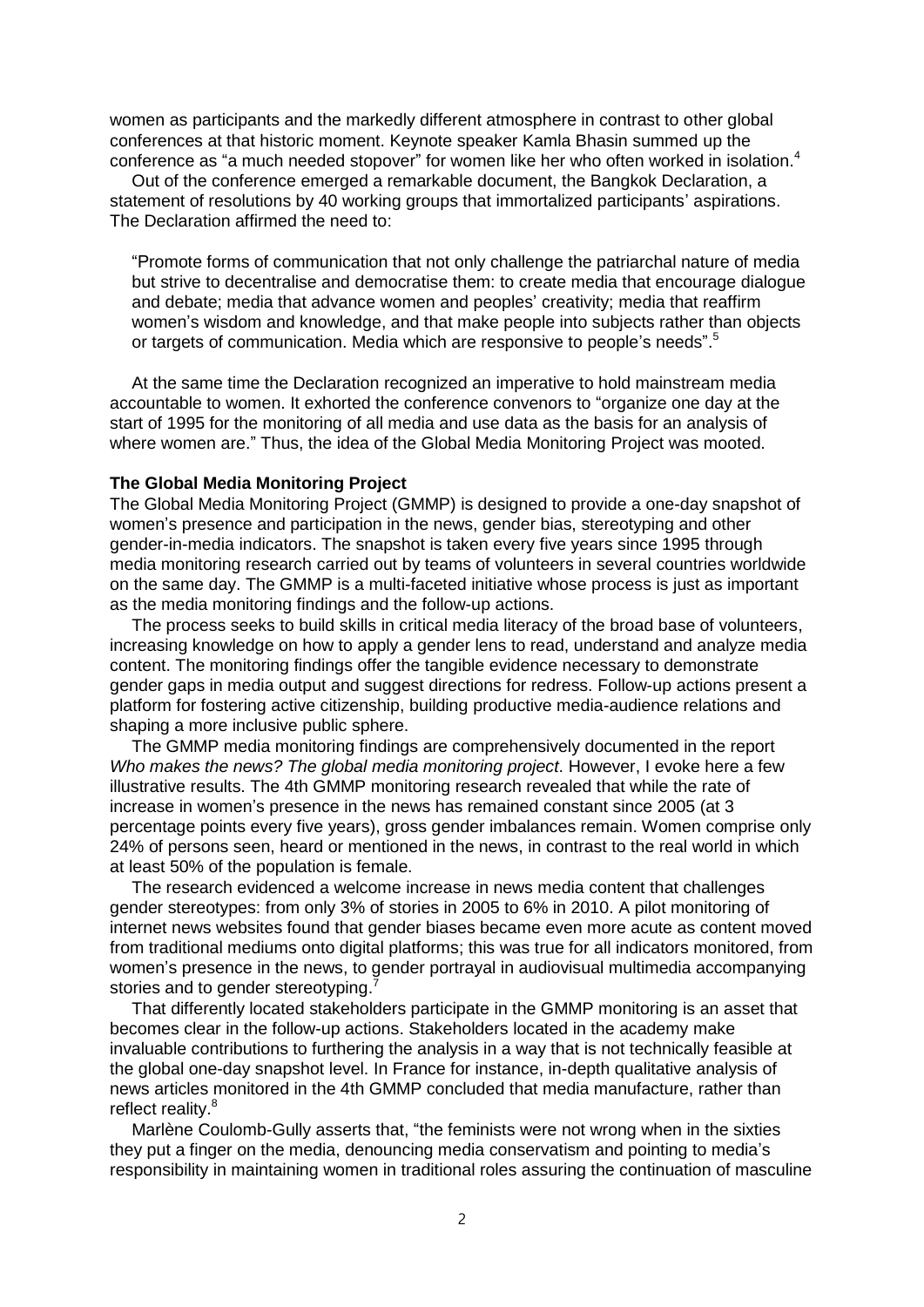domination and patriarchal society." 9 . As Simone de Beauvoir wrote in *The Second Sex*, one is not born, but rather becomes, a woman*.* 10

As technologies of power, media now more than ever participate in the process of gender socialization, locking in place unequal gender power relations of feminine subordination and masculine dominance. By interrogating not only media's portrayal and representation of women, but also that of men, the symbolic construction of the masculine as the "norm", and the feminine as "deviant", is revealed.

The GMMP has inspired innumerable initiatives the world over, from further research to document the status of women in media in Pakistan,<sup>11</sup> to building critical media literacy skills of grassroots women in Nepal,<sup>12</sup> and to informing content development in media education resources in the U.K.<sup>13</sup> In November 2012, Argentinean high-level State officials discussing gender-related clauses in the new audiovisual communication law cited GMMP monitoring findings to underscore the imperative for gender-responsive public media.<sup>14</sup>

### **Civil society interventions and analytical contributions**

Kamla Bhasin's assertion at the Bangkok 1994 conference that communication alternatives need to emerge from feminist critiques of the present world order and vision for the future remains true today. Feminists are not just concerned about how women are portrayed in the media or how many women work in the media – they are concerned about what kind of lives women lead, women's status and the kind of society that prevails.<sup>15</sup> An analysis that draws the links between media portrayal to material realities and gender inequalities and inequities in people's lived experiences is necessary.

Such an analysis is perhaps one of the most significant contributions made by civil society organisations, whose critiques underscore the tendency in media portrayal and representation to separate women from their social, historic and political-economic contexts, with dire consequences for gender relations. To illustrate, the prevailing critique in Latin America about media portrayal of women in politics asserts that media discourse is often characterized by a simplistic narrative that fails to acknowledge the rootedness of female political leaders in a broader context, their paths into politics through social movements, unions, community organisations or professional associations.

Civil society has broached the problem from the angle of media professional ethics, underscoring gender-just portrayal as a requirement of professional practice if "gender" is understood as cutting across the basic elements of ethical codes such as balance, accuracy, objectivity and fairness. This recourse to media professional ethics to encourage media output that is responsive to critiques of sexism, objectification of women, trivialization of issues of concern to women, etc. is made necessary by the neoliberal capitalist profitoriented context in which media operate. Notwithstanding, definitive transformational change is likely to remain elusive until the male-centric assumptions – of a fictitious predominantly male audience for instance – underlying the modus operandi of factual media are understood and overturned.

Various national, regional and international instruments have provided a basis for civil society activism to compel states and other actors to take action on rights violations. In recent years, civil society actors have turned to instruments on freedom of expression to lobby for media accountability to *all* publics, women included. (See for instance the General Assembly resolution on the role of freedom of opinion and expression in women's empowerment.)<sup>16</sup>

Civil society actors call for a journalism that recognizes multiple axes of vulnerability or marginalization. Further, they insist on an adoption of language that is not only non-sexist but also rights-oriented and supports social justice efforts.<sup>17</sup>

They trace the links between on the one hand, media sexism and objectification of women and on the other hand, all forms of violence women suffer, where violence is defined as "any act of gender-based violence that results in, or is likely to result in, physical, sexual or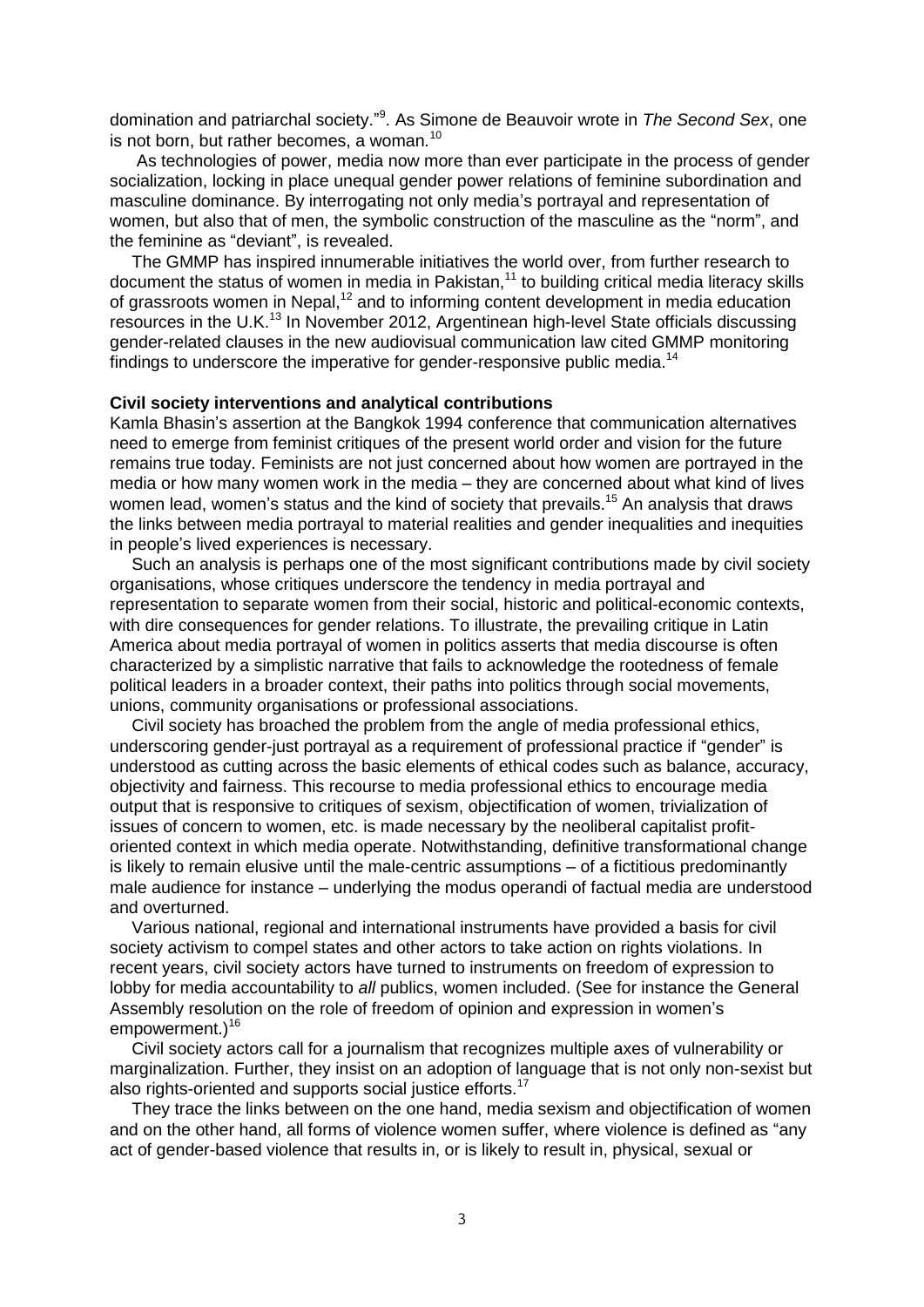psychological harm or suffering to women, including threats of such acts, coercion or arbitrary deprivation of liberty, whether occurring in public or in private life."<sup>18</sup>

Gender-just media proponents in civil society exhort journalists to build their knowledge on the topics they cover, to guard against superficial reporting and deepen the narrative with statistics and voices from women's and community organisations. It would be impractical to expect journalistic expert knowledge of every issue. However the civil society message is for media professionals to develop depth in their understanding of the issues they cover, in addition to seeking multiple perspectives from state and civil society experts.

There is a striking boldness in Latin American civil society critiques of gender dimensions in media policy and practice not readily visible elsewhere. Evidence from several countries in the region points to a clear articulation of the problem – beyond questions of professional ethics to questions about trampling upon women's rights. The analysis leads to a response that demands an approach to journalism in which issues are articulated from a human rights perspective.

Insights from Argentinean civil society reveal that journalism with a human rights approach springs from an understanding of people as subjects with rights and the power to demand the rights, not as objects with needs. Such journalism chooses to speak in terms of promoting human rights and not about satisfying needs. It articulates the persons as beings entitled to rights claims.<sup>19</sup>

It points out, for instance, that women are *entitled* to social protection because they are holders of rights enshrined in a State's Constitution or other legal frameworks, and steers clear of presenting the women as objects *worthy of support*. Human rights-oriented journalism is rich in possibilities, with potential to increase civil society and state consciousness and action, incorporating the views of citizens on issues that affect them.

Such journalism keeps issues in the public limelight, continuously reiterating the rights claims for the public to check if a response from the State is obtained and if this response is consistent with the magnitude of the problem.

A panoramic view of lessons and good practices emerging from civil society interventions to encourage gender-responsive media is provided in the *Learning Resource Kit for Gender-Ethical Journalism and Media House Policy*. 20

#### **Return to Bangkok**

Two decades after the Women Empowering Communication conference, a critical mass has been established around gender and media concerns. The GMMP is responsible for drawing together grassroots groups, national-level civil society organisations, media professional associations, unions and academia into one formidable "gender justice in and through media" movement spanning more than 100 countries. Over two decades the initiative has become the connective tissue linking otherwise isolated stakeholders engaged in particular and distinct ways on gender and media work, whether research, critical media literacy training, media capacity building or activism.

Civil society engagement has contributed to advances in deepening the analysis from predominantly technical questions on portrayal and representation, towards troubling the normative base on which mainstream media policy and practice are founded. It is likely that the unwavering commitment has played a significant role in broadening the base of actors now readying for return to Bangkok.

Civil society groups attending an international consultative meeting earlier this year emphatically declared the need for a 5th GMMP in view of the initiative's value in building solidarity and generating empirical evidence to support our collective efforts. Convening a fifth global monitoring exercise becomes even more important in view of lessons from feminist calls that incessant vigilance is necessary to ensure that issues remain salient and alive in the relevant spaces.<sup>21</sup> The need to hasten the snail's pace rate of change towards media that support gender-justice objectives remains.